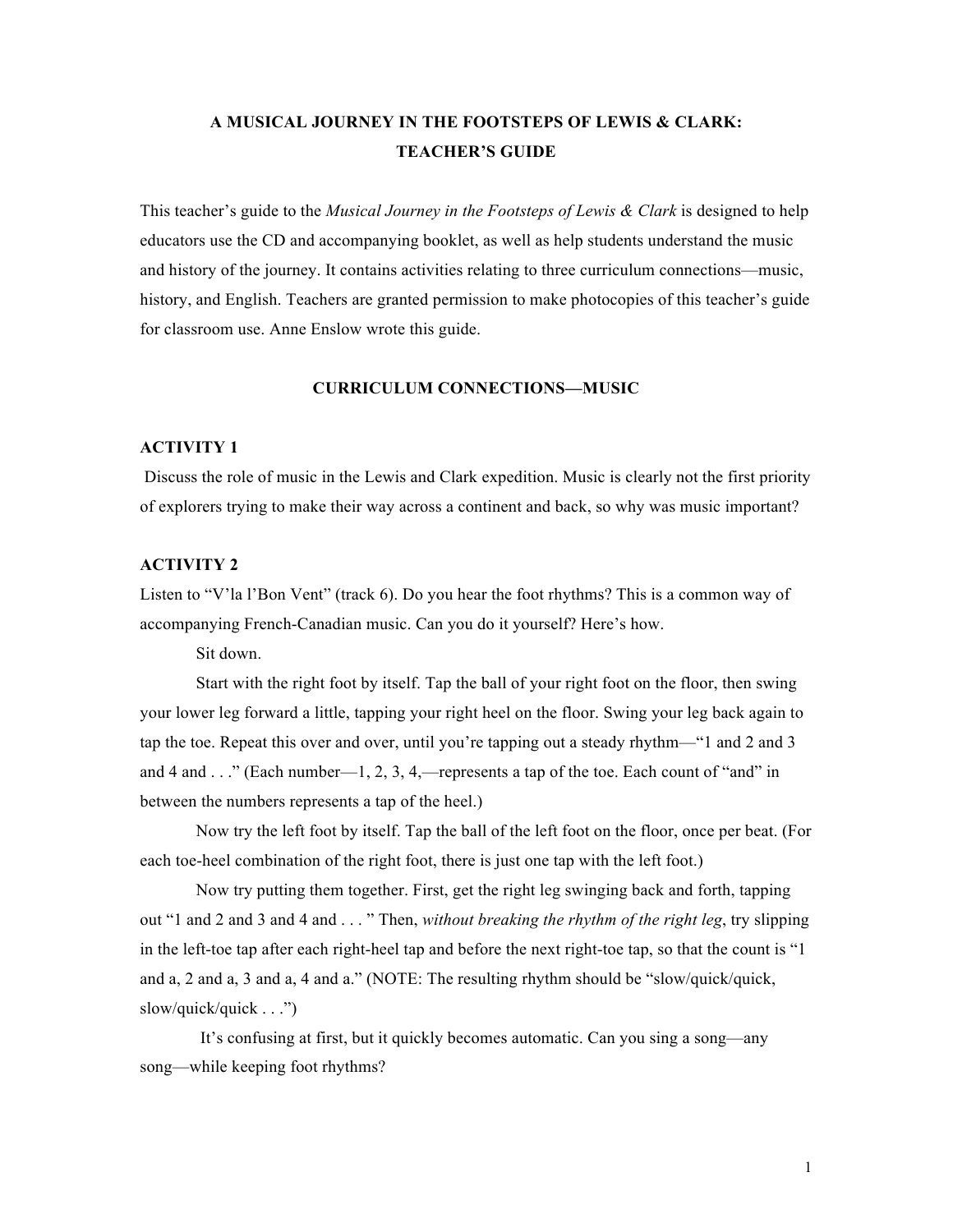# **ACTIVITY 3**

Listen to "Alloa House" (track 18). Do you hear the rain? There was no actual rain in the studio, when we recorded the song. Can you guess how we made that sound?

We used an instrument called a rainstick. It is a long, hollow, wooden tube, with little wooden pegs hammered into it, so that they crisscross inside. The tube is also filled with little pebbles and shells. When you lift the bottom of the tube up, the pebbles begin falling. They knock against the little pegs as they go, making a sound like rain. If you want it to rain "harder," you tip the tube up at a steeper angle, so that more pebbles hit the pegs at once. After the rain sound stops, flip the other end of the tube up to keep the "rain" going.

#### **ACTIVITY 4**

Listen to the "Hidatsa Friendship Song" (track 12). Can you figure out how Keith Bear produces two sounds at once on a flute? The special flute he uses for this piece consists of not one, but two hollow cylindrical tubes that are joined. He blows into them both at once, so that they are both sounding the whole time. One of the tubes has the finger holes that he uses to produce different notes. The other one is a tube with no holes that produces a single note called a drone.

Can you think of other instruments that have a drone? (The Highland bagpipes have three drones. The piper plays the tune on the chanter, which he holds in front of him. But the three pipes that rest on his shoulder have no holes in them and are the drones. One is a bass drone, and the other two are tenor drones.)

#### **ACTIVITY 5**

Most of the instrumental tunes on this recording were originally used for dancing. Here is a dance you can do to "The President" (track 2). For this dance, you will need to have any multiple of 4 people.

Start by forming two lines, with boys in one line, girls in the other, with the two lines facing each other. The person you are facing is your partner.

Count off from the top, so that the first couple takes the number 1, the second couple is number 2. Have these four people take hands in a small set of 4, so they know who they're dancing with. The third couple also takes the number 1, the fourth couple, number 2. Have them also take hands in their circle of 4. Continue like this to the bottom of the line, counting off in 1s and 2s.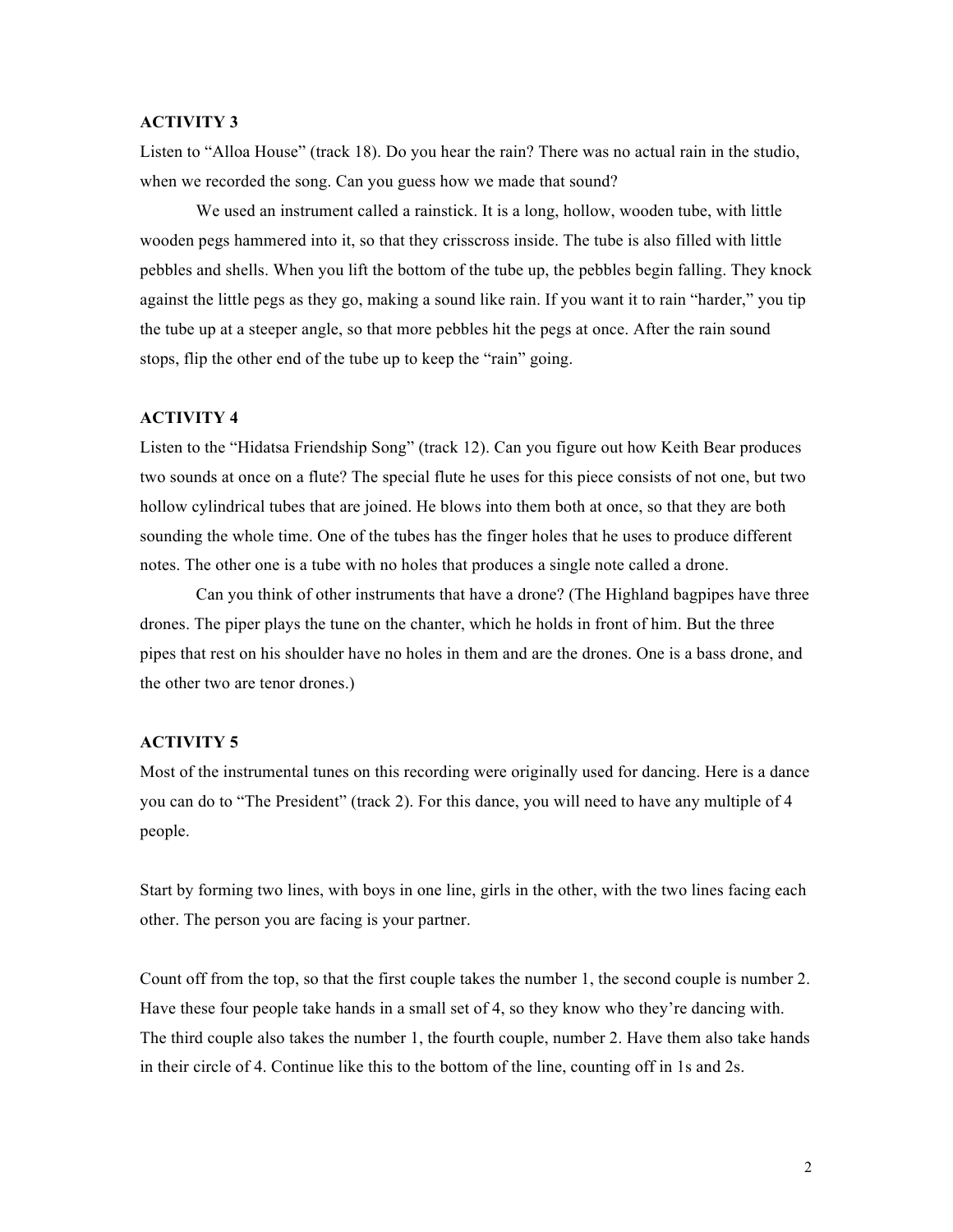Now you are ready to start the dance:

A1. The two lines go "**forward and back**." (Take 4 steps forward toward your partner, then 4 steps back to place.)

**Repeat**.

A2. "**Right arm around**." (Link right arms with your partner and walk around in 8 steps, ending where you started.)

"**Left arm around**" with partner in 8 steps.

B1. "**Set twice to your partner**." (Everyone steps to his or her own right on the first count, then marks two steps in place on counts 2 and 3 with first the left, then the right foot. Hold 4. Then step back to the left on count 1, follow with two small steps in place on 2 and 3, with the right, then left foot. Hold 4. Repeat: Right-Left-Right-Hold. Left-Right-Left-Hold

 "**Rights and lefts half way**." (Take your partner's right hand in yours and pull past that person, switching places in 4 steps. Then turn to your neighbor in the line—that is, the person in your original group of 4 who is now standing next to you. Give left hands to that person and pull past that person, switching places in 4 steps.) Everyone should now be on the opposite side of the line from where he or she started, with 1's and 2's in reverse order.

B2. "**Set twice to your partner**." (Face the center again and repeat the "setting" step.)

 "**Rights and lefts half way**." (Again, give right hands to your partner, then give left hands to your neighbor.) At the end, everyone should be back where they started.

C1. The "**TOP COUPLE ONLY: take hands and gallop down the middle"** of the set in 8 counts. "**Gallop back to the top"** in 8 counts, still holding hands.

C2. Now the number 2 couple dancing with that couple moves into the middle of the set alongside the 1s and also takes hands. **Both the top couple and their number 2 couple gallop down the middle of the set to the bottom**. (You have 8 counts for this. IMPORTANT: Everyone else should slide a few steps to the side to take their places. Otherwise, the whole dance will move rapidly toward the far end of the room.)

When the top couples get to the bottom, **everyone circle left in your group of 4,** for 8 counts. (If the dancers are a little more advanced, you can substitute a right-hand star for a circle left.)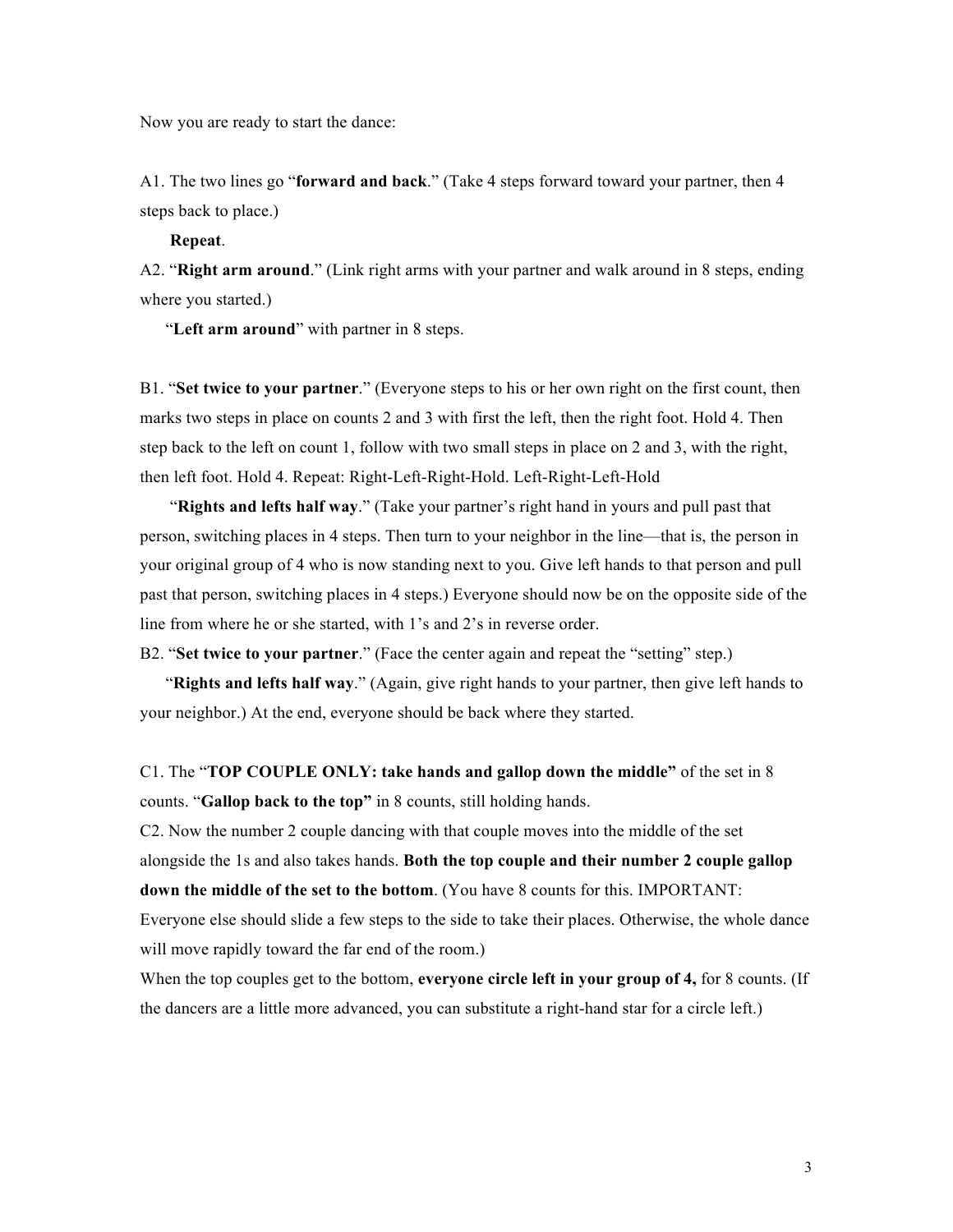#### **CURRICULUM CONNECTIONS—AMERICAN HISTORY**

# **ACTIVITY 6**

Do you agree or disagree with historian Dee Brown's statement, "[Lewis and Clark] had explored a region more unknown to them than the moon is to us"?

It's a debatable point. Here are two opposite arguments:

1) I agree. The astronauts had seen pictures of the place where they were going, and they knew a lot about it. Lewis and Clark, by contrast, had little idea what to expect, as the many misconceptions of the day showed. (For example, there were no woolly mammoths in the west. There was no water route across the continent. The Rocky Mountains were not a gentle mountain range mirroring the Appalachians in the east.) The astronauts at least knew what to expect, even if the conditions were very different from any they'd experienced before. And if they got into trouble, they could radio back to earth. Lewis and Clark were completely cut off from home.

2) I disagree. Unlike astronauts going to the moon for the first time, Lewis and Clark didn't have to contend with a different atmosphere and weightlessness or the extreme gravitational forces of takeoff and landing. They were only going to a different part of the country. The west may have contained different vegetation and animals they had never seen before—including jack rabbits, prairie dogs, grizzly bears, and American buffalo (bison)—but the laws of nature were the same.

## **ACTIVITY 7**

Listen to "The Mighty Deeds of Captain Lewis" (track 27). Are the author's criticisms fair? Here are some reasons why you might answer, "yes."

1. In saying the men "journeyed all the way by land," the author is pointing out that Lewis and Clark failed to find the Northwest Passage, the longed-for water route across the country. Of course, we know today that no such route exists in the present-day United States. It wasn't Lewis and Clark's fault they didn't find it.

2. Lewis and Clark found none of the more exotic things they were looking for, including a woolly mammoth and Indians descended from Welshmen—things that geographers of the day had led them to expect. (Scientists of the day expected to find mammoths, because they did not realize that animals can become extinct.)

Here are some reasons why you might answer "no."

1. It was hardly "fair and easy motion" that got the men to the west coast and back. Think of the grueling portage around the Great Falls of the Missouri, the famished trek across the Rocky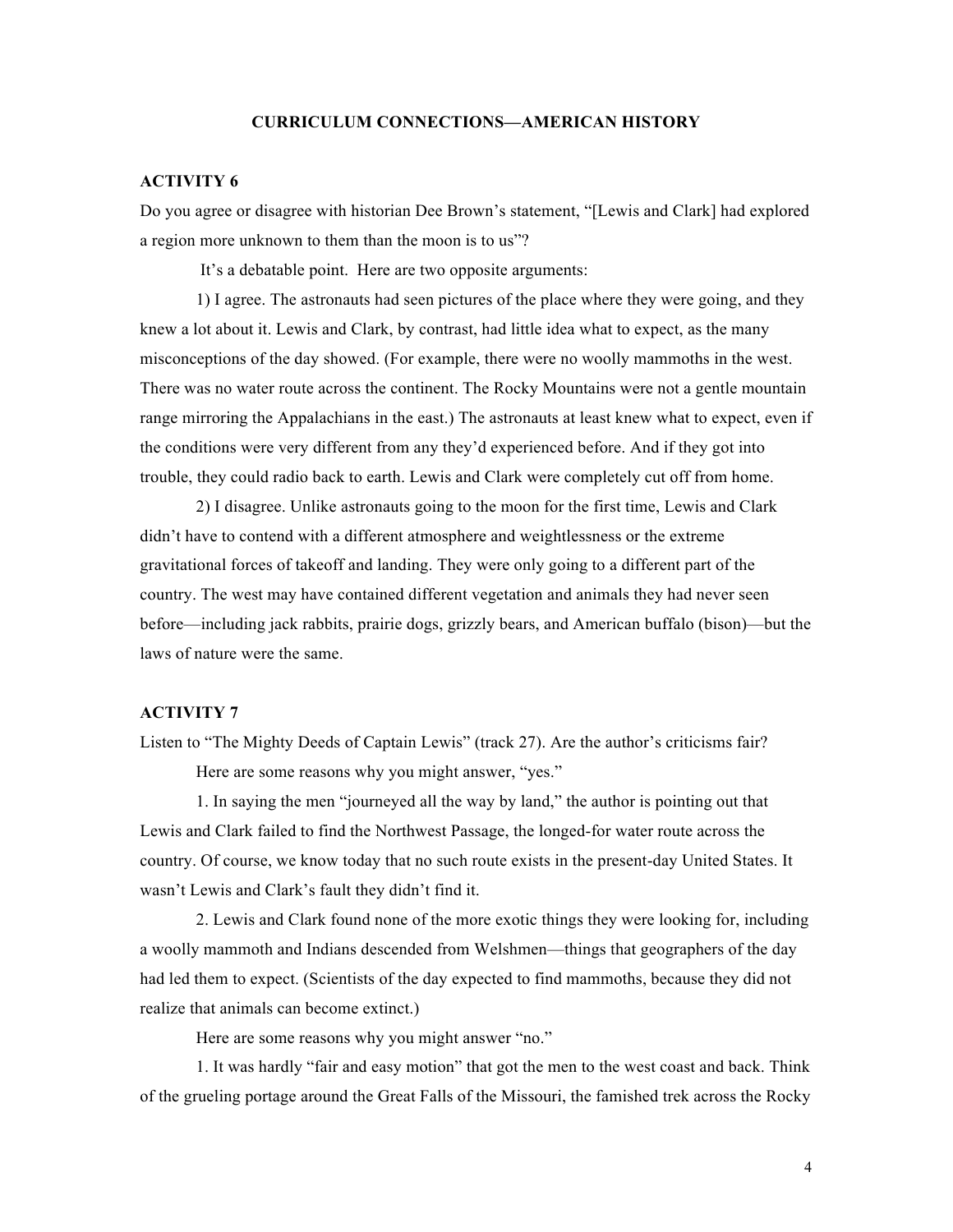Mountains, and the swarms of mosquitoes that bit them mercilessly. There were many points along the way where the explorers might have been killed or where a wrong decision might have delayed them so much that they ran out of supplies.

2. It is not true that they "never met a foe." Most of the Indians were friendly, but not all. There was the confrontation with the Teton Sioux and the violent encounter with the Blackfeet. The explorers encountered numerous other dangers, including grizzly bears, American buffaloes, and rattlesnakes.

3. The author unfairly asks if, after all this grand adventure, the explorers could find nothing more exotic than forests containing trees, rivers made of water, and mountains composed of rocks. But the explorers did find hundreds of new plants and animals, along with Indian tribes that were unknown in the east. And they created the first reliable map of a portion of North America lying west of the Missouri River.

# **ACTIVITY 8**

Listen to the "Mandan Heartbreak Song" (track 30). Normally, it was used by the Mandan people to mourn the death of a loved one. But Keith Bear, who performs it on the recording, says the song can be adapted to suit other situations of loss. Why would it apply to the Indians' situation today? (As Bear says, "We gave ourselves to the land and loved the earth. Now look how it is scarred and changed." Not only has the land itself changed. Indian ways of life have changed forever.)

Here are the words in translation:

My sweetheart, my loved one, look back at me. My heart is broken, my spirit cries. I am one of the people, a warrior of the people, I have given myself to you, Now you're gone. My sweetheart, my loved one, look back at me. My heart is broken, my spirit is lost.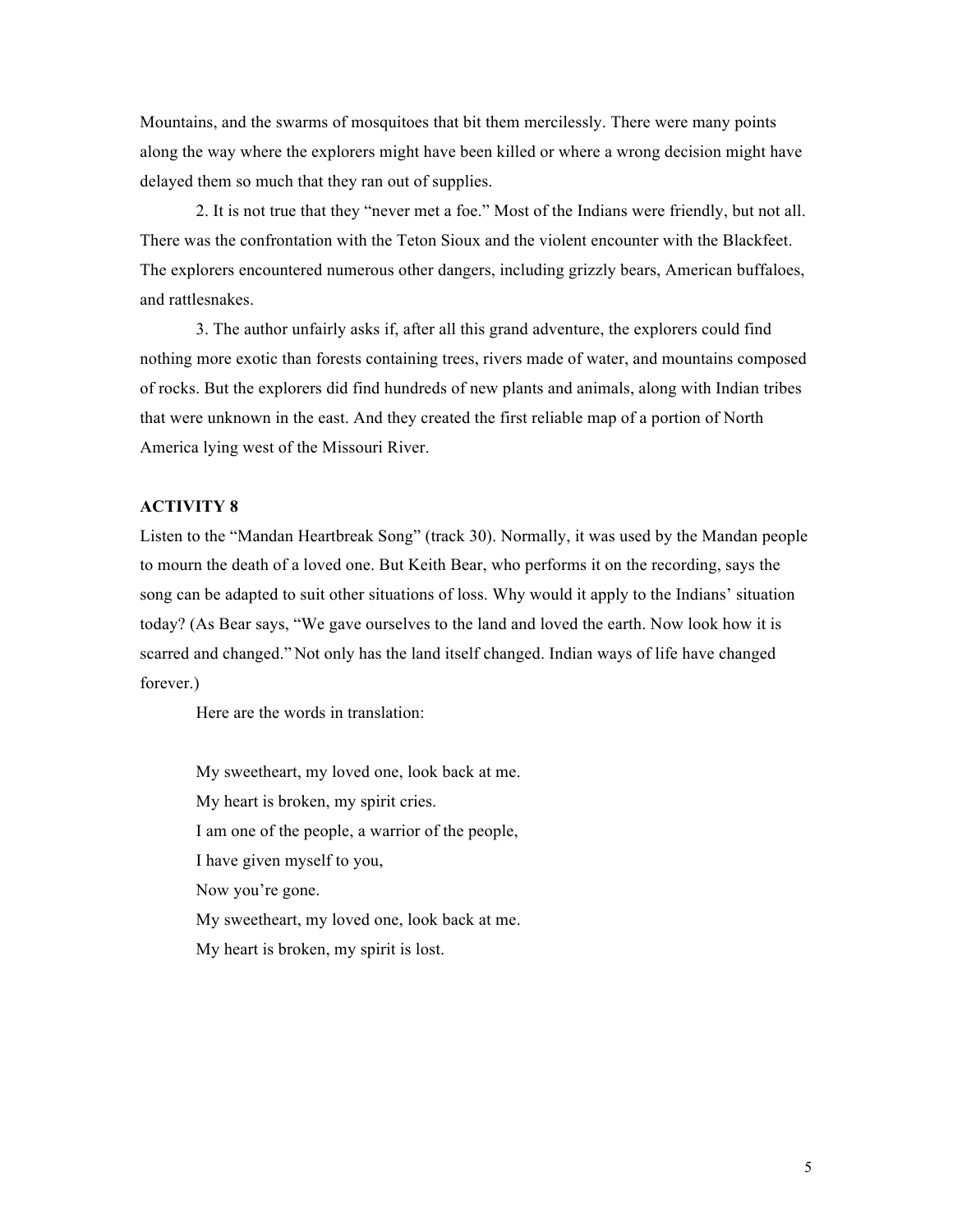# **CURRICULUM CONNECTIONS—ENGLISH**

#### **ACTIVITY 9**

Listen to "Jefferson and Liberty" (track 1). What are the underlying themes in this song? What is its overall tone? Here's an important clue. The song was written to celebrate Jefferson's inauguration. It expressed the belief that the new president would guard liberty and create a nation where immigrants from around the world could find freedom from the tyranny of their native lands. (It's ironic that the finding of liberty for Europeans meant the loss of liberty for the American Indians. That, of course, is a modern thought that doesn't appear in this song.) The theme of liberty is still very important to us today. Think of the Pledge of Allegiance (" . . . one nation, under God, with liberty and justice for all") or the Declaration of Independence ("... Life, Liberty and the pursuit of happiness.").

# **ACTIVITY 10**

Listen to "Rise, Columbia!" (track 23)—a song praising America's greatness. Now compare the words with those of "Rule, Britannia"—the famous song proclaiming Great Britain's mastery over the seas and the rest of the world. Here are three verses of each.

"Rise, Columbia" was written to the same tune as "Rule, Britannia." Can you see the similarity in the structure and rhythm of the two songs?

Compare the imagery. What are the similarities? What are the differences? What do both countries claim as the source of their greatness in these two songs? Why did the author call America "Columbia"?

When first the sun o'er ocean glowed And earth unveiled her virgin breast Supreme mid nature's, mid nature's vast abode Was heard the Almighty's dread behest.

> Rise, Columbia, Columbia brave and free Poise the globe and bound the sea. Rise, Columbia, Columbia brave and free Poise the globe and bound the sea.

In darkness wrapped, with fetters chained Will ages grope, debased and blind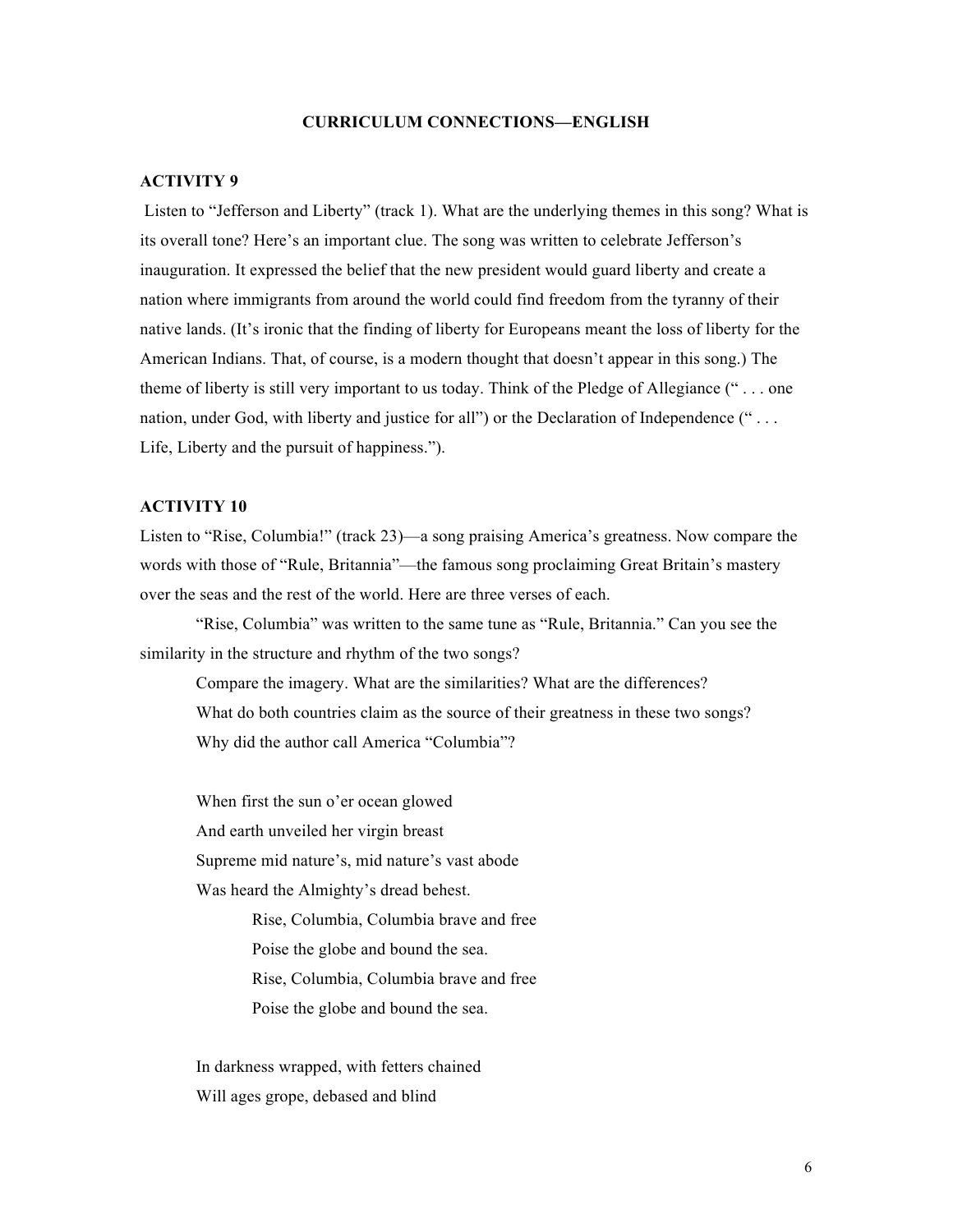With blood the human hand be stained With tyrant power, the human mind.

Revered in arms, in peace humane, No shore nor realm shall bound thy sway While all the virtues own thy reign And subject elements obey.

# RULE, BRITANNIA

When Britain first at Heaven's command Arose from out the azure main; This was the charter, the charter of the land, And guardian angels sang this strain: Rule, Britannia! Britannia, rule the waves! Britons never, never, never will be slaves! Rule, Britannia! Britannia, rule the waves! Britons never, never, never will be slaves!

Thee haughty tyrants ne'er shall tame: All their attempts to bend thee down, Will but arouse thy generous flame; But Work their woe, and thy renown.

The Muses, still with freedom found, Shall to thy happy coast repair: Blest Isle! With matchless beauty crowned, And manly hearts to guard the fair.

# **ACTIVITY 11**

When the explorers reached the Shoshone, no one in the group spoke both the English and Shoshone languages. The explorers' answer was to set up a "chain of translation," with one person translating from Shoshone to Hidatsa, another from Hidatsa to French, and a third from